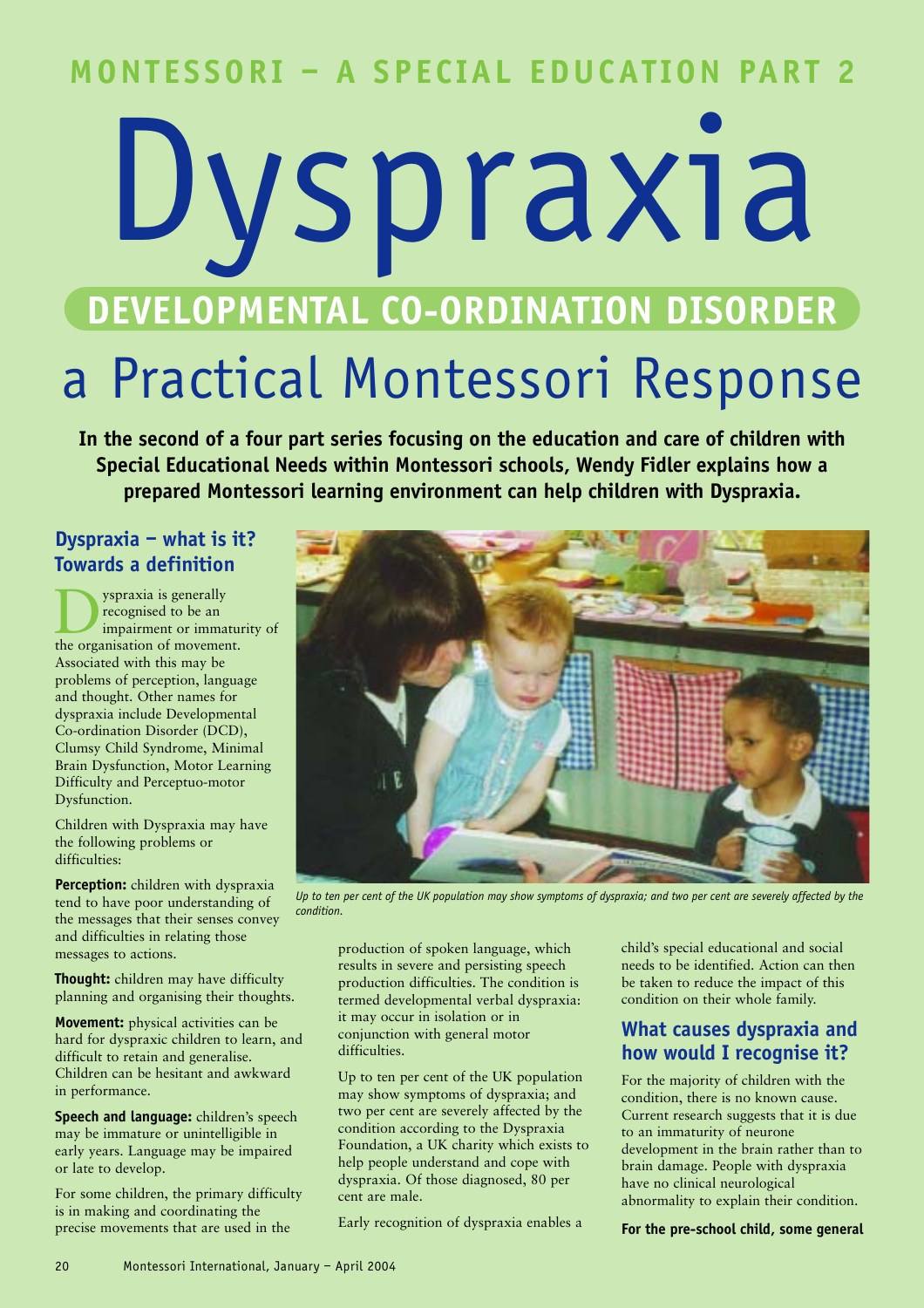#### **indicators of dyspraxia include:**

- delay in reaching developmental milestones, for example, rolling over, sitting, standing, walking, and speaking;
- may not be able to run, hop, jump, or catch or kick a ball although their peers can do so;
- may have difficulty in making and keeping friends, or judging how to behave in company;
- may have little understanding of spatial concepts such as 'in', 'on', 'in front of';
- difficulty in walking up and down stairs;
- being slow or poor at dressing and hesitant in most actions;
- appearing not to be able to learn anything instinctively but having to be taught skills;
- falling over frequently:
- poor pencil grip;
- inability to do jigsaws or shape sorting games;
- immature artwork:
- often being anxious and easily distracted.

#### **For the school-age child, some general indicators of dyspraxia include:**

- often having all the difficulties experienced by the pre-school child with dyspraxia, with little or no improvement;
- avoiding PE and games;
- progressing badly in class but significantly better on a one-to -one basis;
- reacting to all stimuli without discrimination and having a poor attention span;
- possibly having trouble with mathematics and writing structured stories;
- experiencing great difficulty in copying from the blackboard;
- writing laboriously and immaturely;
- being unable to remember and /or follow instructions;
- being generally poorly organised.

#### **Montessori – a special education through movement**

Montessori education is, in essence, an education through movement. Dr Maria Montessori researched and understood the links between movement organisation and learning. During her early work in the Casa dei Bambini in Rome, she studied the behaviour of socially disadvantaged, uncontrolled

children, many of whom had learning difficulties.

Montessori observed unco-ordinated and clumsy children, and those who acted apparently without thinking about the consequences of their actions. As a result she designed and adapted games and individual pieces of equipment to help children walk and carry gracefully, and some which helped them discriminate between visual perceptions (such as length, height, breadth and diameter), and others that prompted them to consider the order of a process and what might happen next.

Girls and boys practised repeatedly with these until they really understood the concepts behind the activities. The children later progressed, at their own individual rates, to refining their actions into precise, graceful and purposeful large and small muscle movements.

All supporting Montessori routines and activities also have the purpose of further underpinning children's confidence in their own ability and the importance of their role within their learning community. For example, as children roll out a floor mat in preparation for their work, or as they carry a tray of activities to a table, they confirm to themselves and to others that:

- their learning space is to be respected, and that they themselves are valued – by extension they learn to respect and value the interests and needs of others; children with dyspraxia often have very low self-esteem.
- there is no hurry to finish the activity is theirs to repeat until they replace it (which is the other children's signal that they can now use it); children with dyspraxia need more opportunities to break down activities into smaller parts, to practise and fine hone movements.
- every time an activity is selected and carried, children practise the deportment and levelling movements necessary to control what is in their hands, thus giving them further confidence in their own abilities.
- children learn to make choices, to think about what they are going to do, and why they are expected to put things back where they were found; planning and organisation skills do not come easily to the dyspraxic child.

These supporting routines are underpinned by the readiness of the adults in preparing and maintaining the learning environment, and their ability to watch out for 'sensitive periods' when children are ready for a little extra  $\blacktriangleright$ 



*Small muscle movements: Children progress from tracing around the Montessori insets for design to filling in the insets with pencilled left to right tracking lines before moving on to writing. Children with dyspraxia write best using joined up cursive script from the start.*



*Everyday living: Exercises of Practical Life break down everyday tasks, such as buttoning, into manageable movements*



*Confidence and self-esteem: Children practise intricate activities, such as screwing and unscrewing little bottle tops until they are fully satisfied with their work.*



*Motivation and encouragement: Montessori children progress at their own individual pace; there is no hurry to finish a task, and everyone is encouraged to 'do it for myself'.*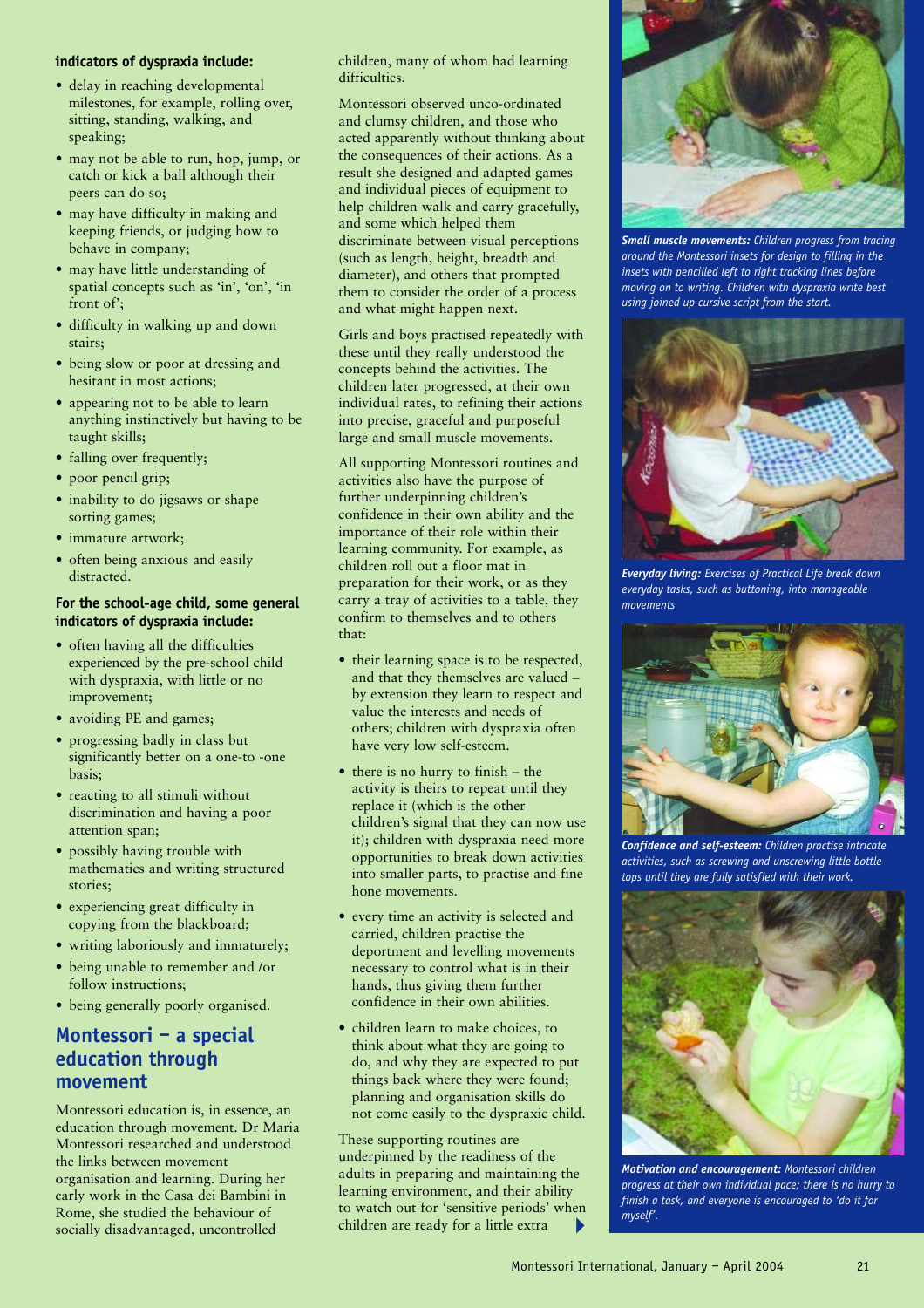## Dyspraxia - a Practical Montessori Response *continued*

challenge or encouragement in their learning.

The fruits of Montessori's early observations, research and designs can now be found in Montessori schools all over the world. Today, children with simple and profound learning difficulties often make good progress with motor coordination, perception, language development and most importantly, their confidence and self-esteem as they become independent learners in a practical, hands-on Montessori learning environment.

The stability and consistency provided in a Montessori setting can provide the 'level playing field' needed by dyspraxic children. In this case study we follow a special little girl's progress as she interacts with traditional Montessori practical life, sensorial, cultural, communication and language activities.

When Elizabeth started part-time classes at Montessori school, she was a happy, gregarious, inquisitive ten-year-old who had been diagnosed with dyspraxia shortly after her birth. She had been late smell, change of light or movement became an immediate cause for investigation; altogether she was a very distracted and distracting little girl.

Discussions with Elizabeth's mother revealed that she had been late to reach many of the milestones of child development and, most pertinent of all had a complete lack of curiosity as a baby and toddler. Elizabeth had not yet explored her environment, interacted, striven, made mistakes and succeeded as most babies do. She had missed out on the 'fine tuning' of selecting and dismissing sensory stimuli or repeating and perfecting favourite activities.

The rapid cerebellum development, and the expected cycles of developmental activity, which are normally driven by a baby's innate desire to learn, had been delayed and Elizabeth was only now exhibiting these characteristics. She lacked comprehension because she had not learned to discriminate between desires within the usual cycles of work, repetition and practice. She lacked coordination because she had not experienced purposeful, independent

dyspraxic child is effectively 'taught thinking'. Elizabeth's parents continued many activities at home and eventually appropriate responses were achieved.

The first delightful improvements resulted from Elizabeth's work with the Montessori insets for design. The steady tracking of the pencil across the page (and across the body mid-line) as she gained mastery of the parallel lines helped her to achieve a sense of centre, of body image and spatial awareness of her body parts. She began to develop a reference point from which to determine left from right. Elizabeth's increasingly controlled use of the pencil, with well coordinated hand and eye movements, enabled her to work for longer periods and with less physical and mental exhaustion – she was at a double disadvantage as she is left handed and could not at first see the work she had attempted.

Once she learned to track from top to bottom and from left to right, a skill used in reading, writing and spelling, these skills also began to improve as Elizabeth found and retained her place

**"Montessori observed clumsy, unco-ordinated children, and children who acted apparently without thinking about the consequences of their actions. As a result she designed and adapted games and individual pieces of equipment to help..."**

to reach developmental milestones; she shuffled on her bottom rather than crawling and she lacked the usual toddler instincts to investigate everything and everywhere.

Elizabeth was poorly coordinated in both her large and small muscle movements; she was continually distracted, jumping up from activities and knocking things over. She had little facility for processing information and because her attention span was so short, she was seldom able to listen to information or instructions for long enough to interpret them meaningfully. Clearly this was having an impact both on her ability to take direction and her communication and inter-personal skills development in and out of school.

Now ten years of age, Elizabeth lacked many of the characteristics of a healthy, inquisitive toddler. She had a need to pick up everything within her reach and spontaneously moved from one stimulus to another without a clearly defined objective. Unable to sift out inappropriate stimuli, any new sound,

movement, or, as Montessorians would say, her 'apprehension had not become purposive'.

It seemed that, because Elizabeth's essential curiosity for life had been delayed, whole areas of her prehension and cognitive reasoning ability had also been delayed. The appropriate initial Montessori response was to introduce practical activities to help Elizabeth organise the movement she needed for graceful, socially acceptable daily living: "The essential thing is for the task to arouse such interest that it engages the child's whole personality." Maria Montessori *The Absorbent Mind*.

The pose, or attitude assumed by the Montessori teacher when presenting, for example, the apparatus designed to enhance visual discrimination between widths, lengths, diameters etc. indicates profound consideration. As the child catches the pose by repetition of hand and eye movements associated with the apparatus, the necessary links into mental integration of the sensory perceptions will begin. In this way, the

on the page more easily. As she acquired central stability she began to use her eyes and arms independently of her body. In order to scan a page of print or to catch a ball it is necessary to be able to isolate hand and eye movement, and the body needs to be still for effective visual skills such as copying from a board. As linear sequential organisation was mastered, reading became less physically and mentally demanding and Elizabeth was soon choosing, reading and reviewing books independently.

Whilst we may never fully understand how these exercises, broken down into isolated individual movements of each body part, trigger a response in the creative nebulae of the dyspraxic child's brain, we certainly saw the results in Elizabeth's joyful face when she completed a piece of work to her own satisfaction. Elizabeth began to organise her writing on the page and on the writing line more efficiently. Practice with the Montessori sandpaper letters helped her to identify and blend letter sounds, to build words and sequence the alphabet. She also perfected a new